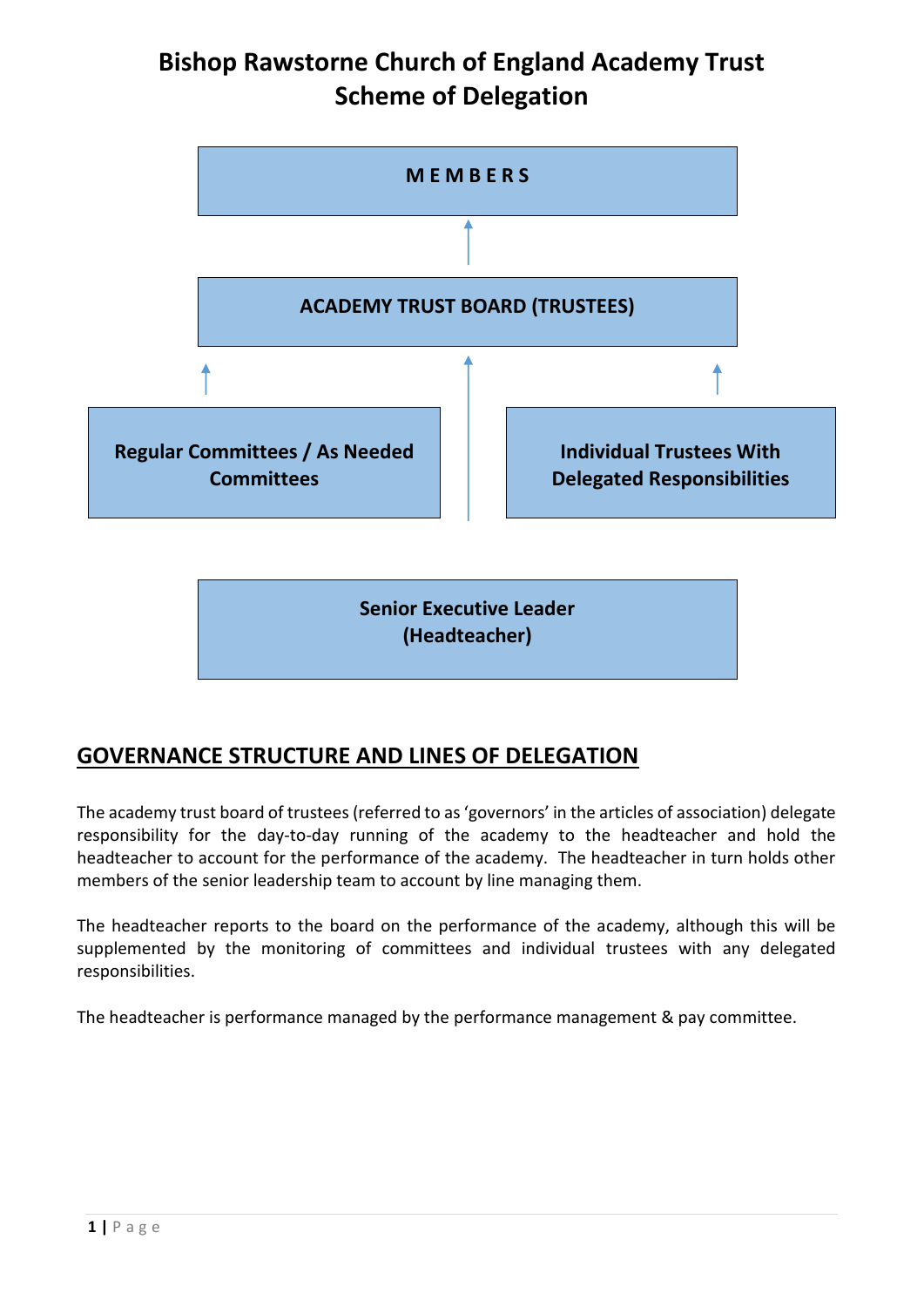### **ROLES AND RESPONSIBILITIES**

#### **THE MEMBERS**

The members of the academy trust comprise:

- the Diocesan Board of Education;
- up to 2 person(s) who may be appointed by the Diocesan Board of Education;
- up to 3 person(s) who may be appointed by the parochial church councils;
- 1 person appointed by the Secretary of State, in the event that the Secretary of State appoints a person for this purpose;
- the chair of governors;
- the headteacher; and
- any other person appointed by the members (with the written consent of the Diocesan Board of Education)

The members appoint trustees to ensure that the trust's charitable object is carried out and the trust board submits an annual report on the performance of the trust to the members. Members are also responsible for approving any amendments made to the trust's articles of association.

#### **THE TRUSTEES**

The trustees are responsible for the general control and management of the administration of the trust, in accordance with the provisions set out in the memorandum and articles of association and the funding agreement. The trust board is legally responsible and accountable for all statutory functions, for the performance of the trust, and must approve a written scheme of delegation of financial powers that maintains robust internal control arrangements. In addition, it must carry out the three core governance functions:

- Ensure clarity of vision, ethos and strategic direction.
- Hold the headteacher to account for the educational performance of the trust and their students, and the performance management of staff.
- Oversee the financial performance of the trust and make sure its money is well spent.

Subject to the articles of association, the members appoint the following trustees:

- not less than 11 governors of which: a minimum of 3 are appointed by the Diocesan Board of Education, a minimum of 7 are nominated by the parochial church councils and the incumbent of the parish of Croston St Michael and All Angels is ex-officio;
- up to 3 staff governors (elected);
- 3 parent governors (elected);
- the headteacher (ex-officio);
- up to 1 sponsor governor (appointed by the members);
- up to 1 community governor (appointed by the members);
- up to 1 Local Authority governor (appointed by the LA);
- any additional governors and further governors as the Secretary of State may select, subject to certain requirements and conditions.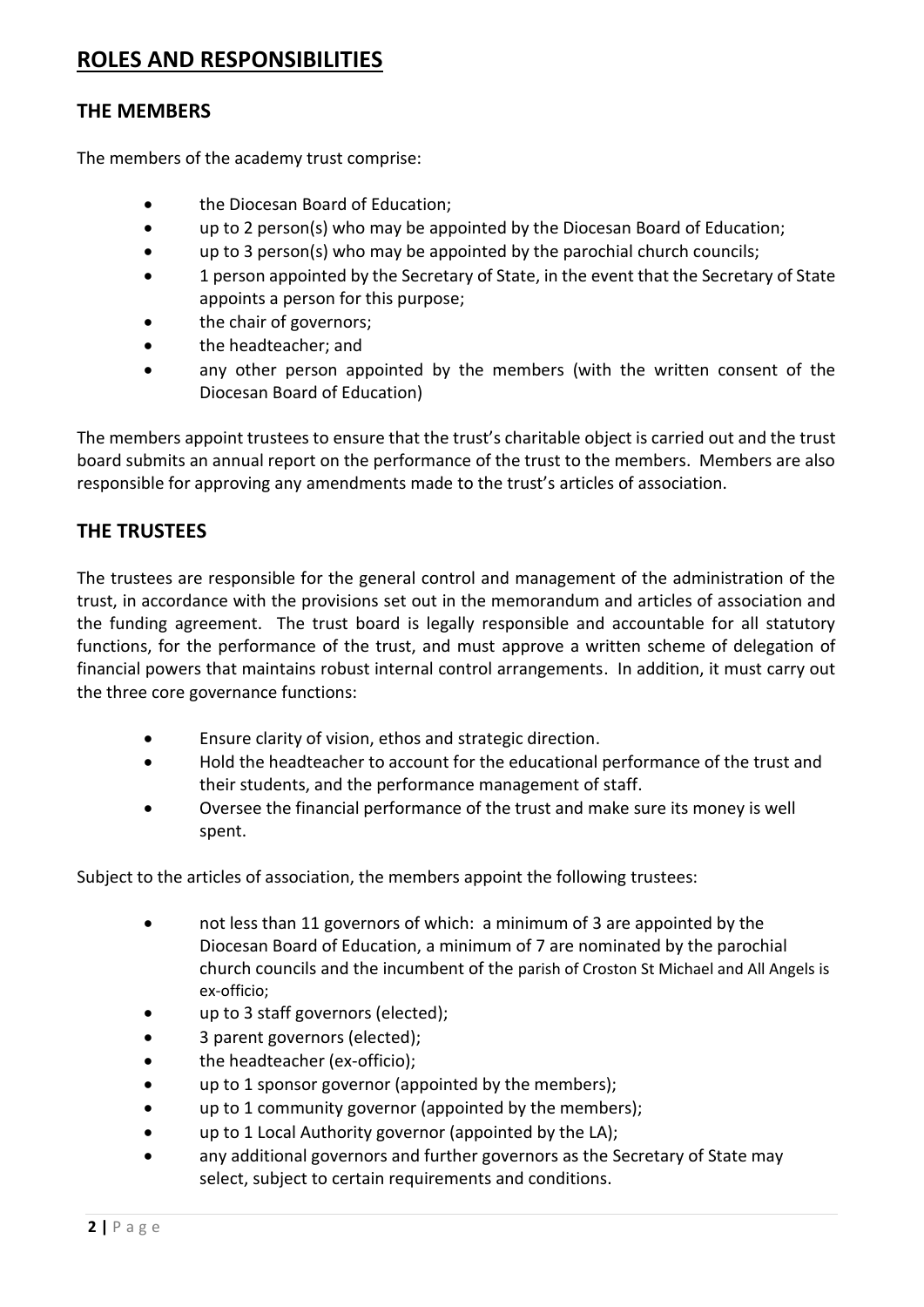#### **THE COMMITTEES**

The trustees have established committees to carry out some governance functions and any decisions made will be deemed decisions of the trust board. Bishop Rawstorne Church of England Academy Trust has the following committees (some of which are convened on an 'as needed' basis and do not meet regularly):

- Admissions Committee
- Appeals Committee
- Curriculum Committee
- Finance, Resources & Audit committee
- Grievances Committee
- Governance Committee
- Performance Management & Pay committee
- Pupil Discipline Committee
- Staff Discipline Committee

#### **THE HEADTEACHER**

The headteacher has the delegated responsibility for the operation of the trust.

The headteacher is also the accounting officer, so has overall responsibility for the operation of the academy trust's financial responsibilities and must ensure that the organisation is run with financial effectiveness and stability, avoiding waste and securing value for money.

| Level 1: | <b>Members</b>                                                      |
|----------|---------------------------------------------------------------------|
| Level 2: | <b>Trustees</b>                                                     |
| Level 3: | Committees                                                          |
| Level 4: | Individual trustee                                                  |
| Level 5: | Headteacher                                                         |
| Pink box | Function cannot be carried out at this level.                       |
| ✔        | Action to be undertaken at this level                               |
| A        | Provide advice and support to those accountable for decision-making |
| <>       | Direction of advice and support                                     |

#### **SCHEME OF DELEGATION KEY**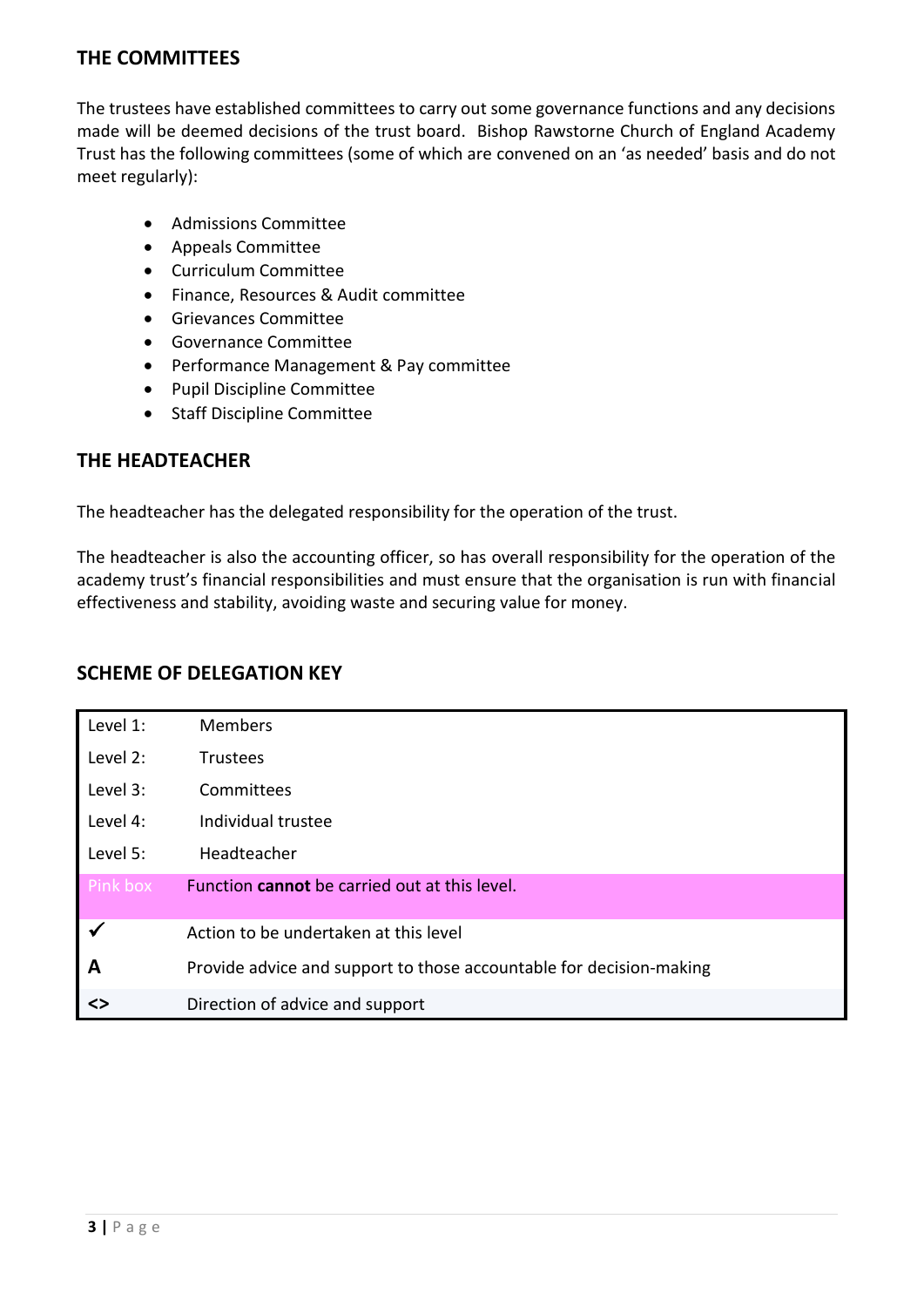| <b>AREA</b>                 | <b>DECISION</b>                                                                   | <b>DELEGATION</b> |                 |                   |                              |             |
|-----------------------------|-----------------------------------------------------------------------------------|-------------------|-----------------|-------------------|------------------------------|-------------|
|                             |                                                                                   | <b>Members</b>    | <b>Trustees</b> | <b>Committees</b> | Individual<br><b>Trustee</b> | Headteacher |
| <b>Governance Framework</b> |                                                                                   |                   |                 |                   |                              |             |
|                             | Members: appoint/remove                                                           | $\checkmark$      |                 |                   |                              |             |
|                             | Trustees: appoint/remove                                                          | $\checkmark$      | $\checkmark$    |                   |                              |             |
| People                      | Role descriptions for members                                                     | $\checkmark$      |                 |                   |                              |             |
|                             | Role descriptions for trustees/chair/<br>specific roles/committee members: agree  |                   | $\checkmark$    | $<$ A             |                              |             |
|                             | Parent and staff trustees: elected                                                |                   | $\checkmark$    |                   |                              |             |
|                             | Committee chairs: appoint and remove                                              |                   |                 | $\checkmark$      |                              |             |
|                             | Clerk to governors: appoint and remove                                            |                   |                 | $\checkmark$      |                              |             |
| <b>Systems</b>              | Articles of association: agree and review                                         | $\checkmark$      | $<$ A           | $<$ A             |                              |             |
|                             | Governance structure (committees) for the trust: establish and<br>review annually |                   | $\checkmark$    | $<$ A             |                              |             |
|                             | Terms of reference for committees (and scheme of delegation):<br>agree annually   |                   | $\checkmark$    | $<$ A             |                              |             |
| and                         | Skills audit: complete and recruit to fill gaps                                   |                   | $\checkmark$    | $\checkmark$      |                              |             |
| <b>Structures</b>           | Annual self-review of trust board and committee performance:<br>complete annually |                   |                 | $\checkmark$      |                              |             |
|                             | Chair's performance: carry out 360 review periodically                            |                   | $\checkmark$    |                   |                              |             |
|                             | Trustee contribution: review annually                                             |                   | $\checkmark$    |                   |                              |             |
|                             | Succession: plan                                                                  |                   |                 | $\checkmark$      |                              |             |
|                             | Annual schedule of business for trust board: agree                                |                   |                 | ✓                 |                              | $<$ A       |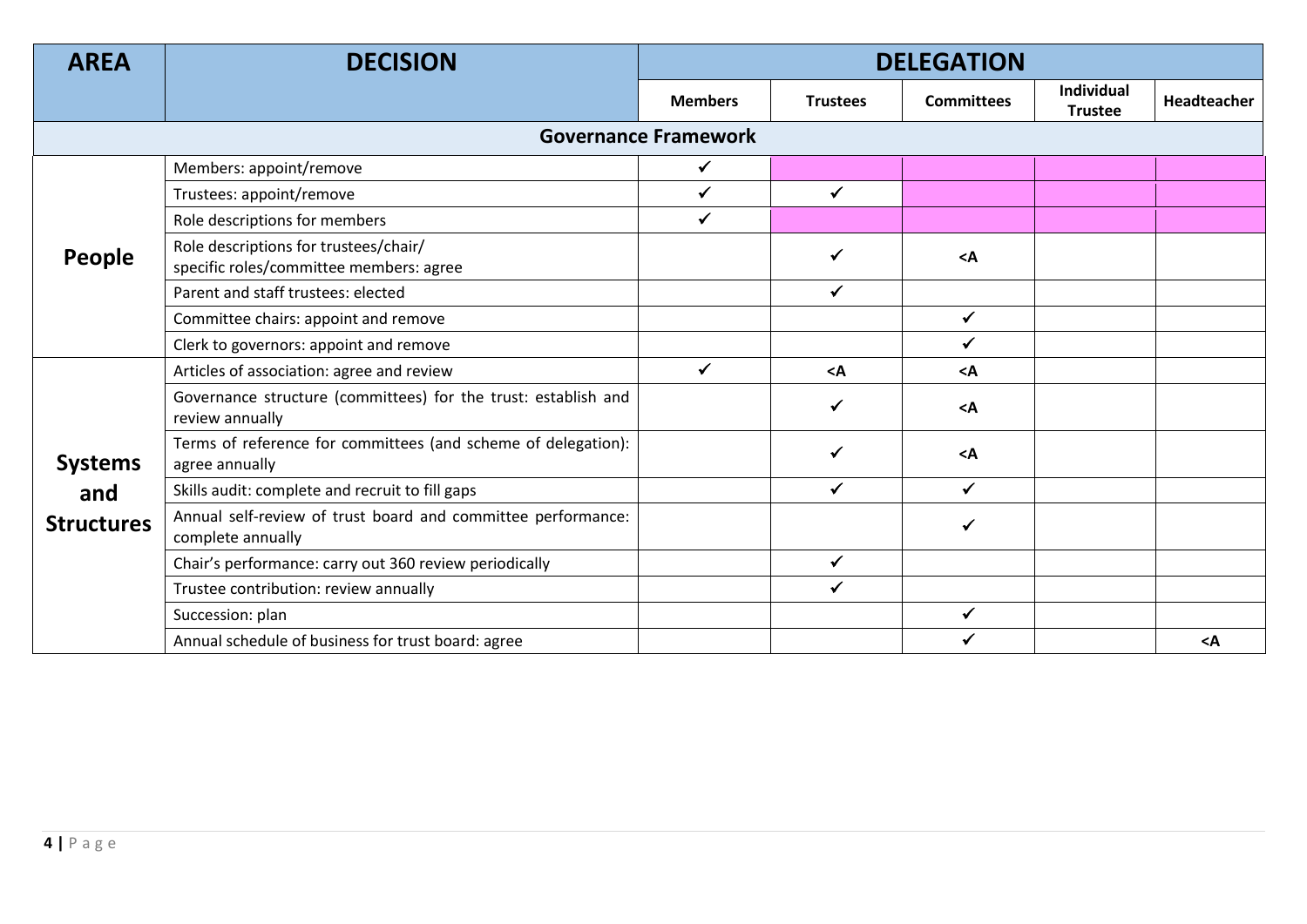| <b>AREA</b>                      | <b>DECISION</b>                                                                                                                                                                                                                   | <b>DELEGATION</b> |                 |                   |                                            |                 |  |  |
|----------------------------------|-----------------------------------------------------------------------------------------------------------------------------------------------------------------------------------------------------------------------------------|-------------------|-----------------|-------------------|--------------------------------------------|-----------------|--|--|
|                                  |                                                                                                                                                                                                                                   | <b>Members</b>    | <b>Trustees</b> | <b>Committees</b> | Individual<br><b>Trustee</b>               | Headteacher     |  |  |
|                                  | <b>Reporting</b>                                                                                                                                                                                                                  |                   |                 |                   |                                            |                 |  |  |
|                                  | Trust governance details on trust website: ensure                                                                                                                                                                                 |                   | $\checkmark$    | $<$ A             | <a< td=""><td><math>&lt;</math>A</td></a<> | $<$ A           |  |  |
|                                  | Register of all interests, business,<br>loyalty for<br>pecuniary,<br>members/trustees: establish and publish                                                                                                                      |                   | ✓               | $<$ A             |                                            |                 |  |  |
|                                  | Annual report on performance of the trust: submit to members and<br>publish                                                                                                                                                       |                   | $\checkmark$    | $<$ A             |                                            |                 |  |  |
| <b>Reporting</b>                 | Annual report and accounts including accounting policies, signed<br>statement on regularity, propriety and compliance, incorporating<br>governance statement demonstrating value for money: submit                                |                   |                 | $<$ A             |                                            |                 |  |  |
|                                  | To determine whether to publish a home school agreement (not<br>statutory)                                                                                                                                                        |                   |                 |                   |                                            |                 |  |  |
|                                  | Overall responsibility for ensuring that statutory requirements for<br>information published on the school website, including required<br>details of governance arrangements, performance, financial and<br>equality data are met |                   |                 | $<$ A             | $<$ A                                      | <a< td=""></a<> |  |  |
|                                  | To publish and update at least annually a SEN information report<br>(meeting requirements set out in the Special Educational Needs and<br>Disability Regulations 2014)                                                            |                   |                 |                   |                                            |                 |  |  |
|                                  | <b>Being Strategic</b>                                                                                                                                                                                                            |                   |                 |                   |                                            |                 |  |  |
| <b>Being</b><br><b>Strategic</b> | Determine trust policies which reflect the trust's ethos and values<br>including: admissions; expenses; data protection and FOI; SEN,<br>safeguarding and child protection and curriculum: approve                                |                   |                 | $<$ A             |                                            | $<$ A           |  |  |
|                                  | Determine trust staffing policies which reflect the trust's ethos and<br>values including appraisal, capability, discipline, conduct and<br>grievance: approve                                                                    |                   |                 | $<$ A             |                                            | $<$ A           |  |  |
|                                  | Determine trust policy for complaints, health and safety, accessibility<br>plan, premises management, data protection and FOI: approve                                                                                            |                   |                 | ✓                 |                                            | $\leq$ A        |  |  |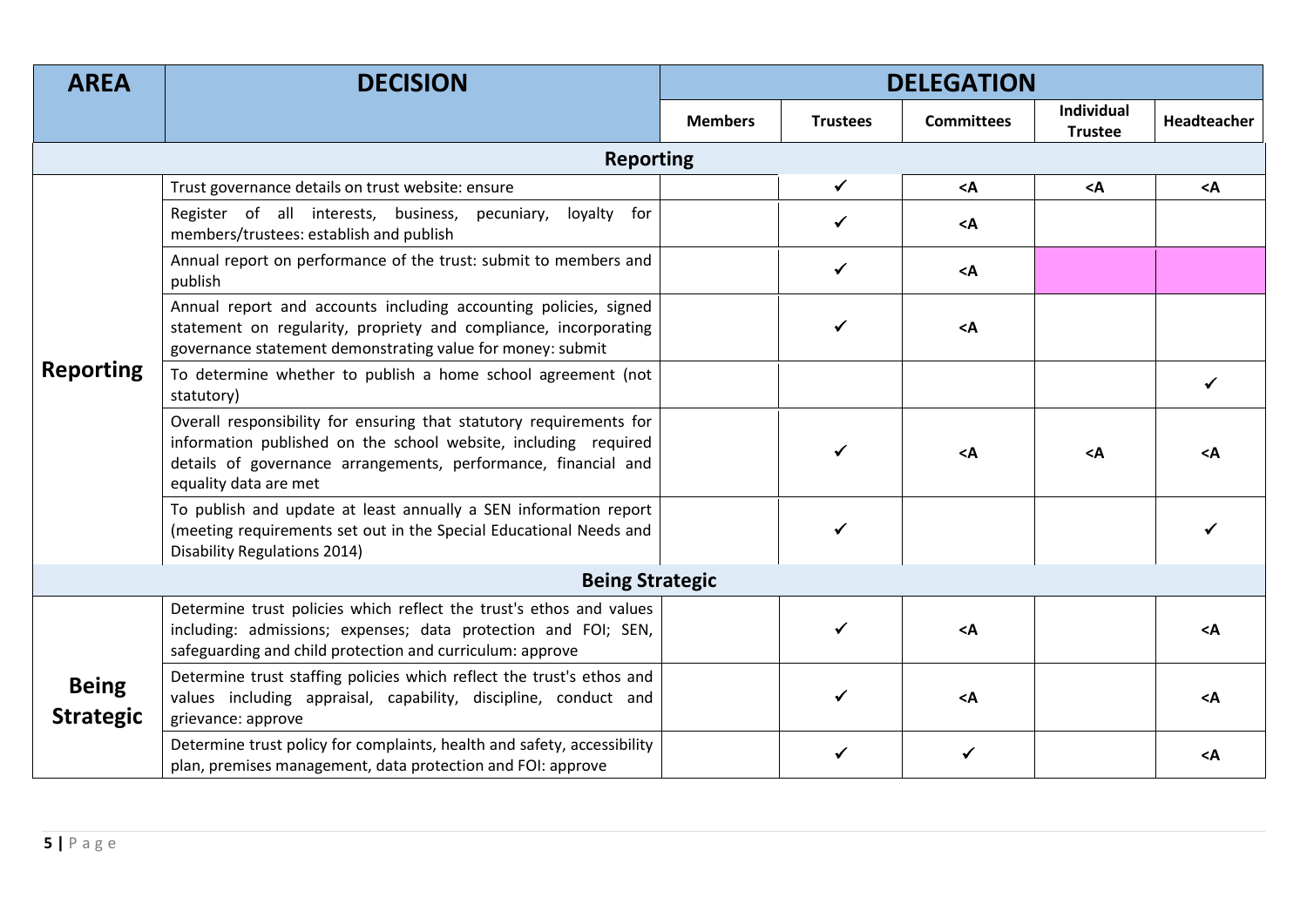| <b>AREA</b>                      | <b>DECISION</b>                                                                                                                                                                                        | <b>DELEGATION</b> |                 |                                                  |                              |                    |
|----------------------------------|--------------------------------------------------------------------------------------------------------------------------------------------------------------------------------------------------------|-------------------|-----------------|--------------------------------------------------|------------------------------|--------------------|
|                                  |                                                                                                                                                                                                        | <b>Members</b>    | <b>Trustees</b> | <b>Committees</b>                                | Individual<br><b>Trustee</b> | <b>Headteacher</b> |
|                                  | Establish trust policy for sex education, careers guidance                                                                                                                                             |                   |                 |                                                  |                              | $\checkmark$       |
|                                  | Determine a behaviour and discipline policy that promotes good<br>behaviour among students and defines the sanctions to be adopted<br>where students misbehave                                         |                   | ✓               | <a< td=""><td></td><td>&lt;Α</td></a<>           |                              | <Α                 |
|                                  | To draft content of school behaviour policy and publicise it to staff,<br>students and parents.                                                                                                        |                   |                 |                                                  |                              |                    |
|                                  | To annually determine admission arrangements and to carry out<br>consultation where changes are proposed, or where the trust board has<br>not consulted on their arrangements in the last seven years. |                   | ✓               | $<$ A                                            |                              |                    |
|                                  | Ensure a broad and balanced curriculum is in place                                                                                                                                                     |                   | $\checkmark$    |                                                  |                              | ✓                  |
| <b>Being</b><br><b>Strategic</b> | To set the times of school sessions and the dates of school terms and<br>holidays                                                                                                                      |                   | ✓               |                                                  |                              | <a< td=""></a<>    |
|                                  | Agree enrichment/extra-curricular offer including any additional services<br>required                                                                                                                  |                   | ✓               |                                                  |                              | <a< td=""></a<>    |
|                                  | Embed agreed curriculum and enrichment offer within the day to day<br>operation of the academy trust                                                                                                   |                   |                 |                                                  |                              | ✓                  |
|                                  | To establish and agree a pay policy                                                                                                                                                                    |                   | $\checkmark$    | <a< td=""><td></td><td><a< td=""></a<></td></a<> |                              | <a< td=""></a<>    |
|                                  | Management of risk: establish register, review and monitor                                                                                                                                             |                   | ✔               | $\checkmark$                                     |                              | $<$ A              |
|                                  | Engagement with stakeholders                                                                                                                                                                           | $\checkmark$      | $\checkmark$    | $\checkmark$                                     | $\checkmark$                 | ✓                  |
|                                  | Trust's vision and strategy, agreeing key priorities and key performance<br>indicators (KPIs) against which progress towards achieving the vision can<br>be measured: determine                        |                   | ✓               | <a< td=""><td></td><td><a< td=""></a<></td></a<> |                              | <a< td=""></a<>    |
|                                  | Headteacher: appoint and dismiss                                                                                                                                                                       |                   | $\checkmark$    |                                                  |                              |                    |
|                                  | To decide whether to join or form a multi-academy trust                                                                                                                                                | ✓                 | $\checkmark$    |                                                  |                              |                    |
|                                  | Budget plan to support delivery of trust key priorities: agree                                                                                                                                         |                   | $\checkmark$    | <a< td=""><td></td><td></td></a<>                |                              |                    |
|                                  | Academy staffing structure: agree                                                                                                                                                                      |                   | $\checkmark$    | $\leq$ A                                         |                              | ✓                  |
|                                  | Appoint teaching staff                                                                                                                                                                                 |                   | A >             |                                                  |                              | ✓                  |
|                                  | Appoint support staff                                                                                                                                                                                  |                   |                 |                                                  |                              |                    |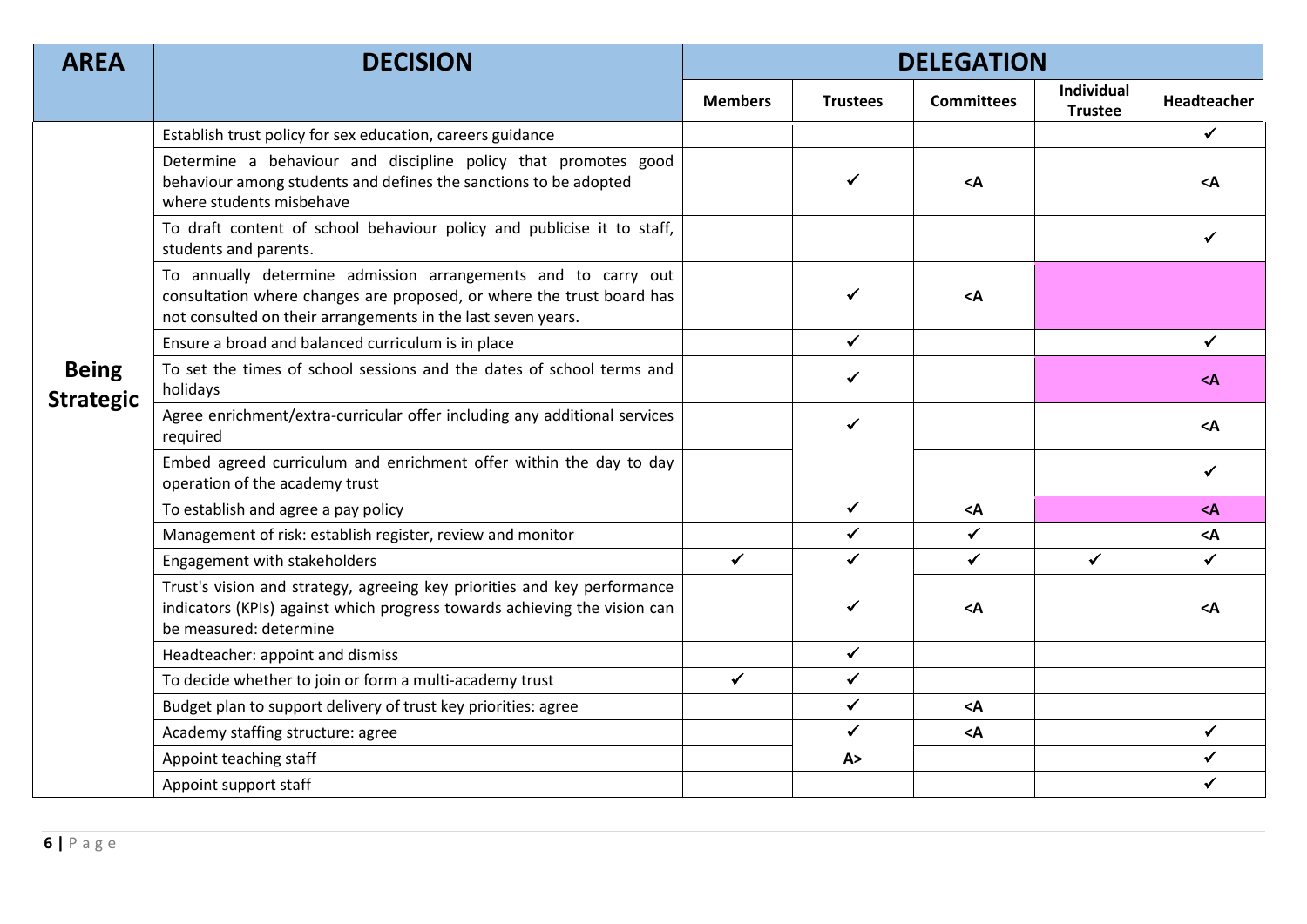| <b>AREA</b>    | <b>DECISION</b>                                                                                                                                                                                                                 | <b>DELEGATION</b> |                 |                   |                                     |                 |
|----------------|---------------------------------------------------------------------------------------------------------------------------------------------------------------------------------------------------------------------------------|-------------------|-----------------|-------------------|-------------------------------------|-----------------|
|                |                                                                                                                                                                                                                                 | <b>Members</b>    | <b>Trustees</b> | <b>Committees</b> | <b>Individual</b><br><b>Trustee</b> | Headteacher     |
|                | <b>Holding to Account</b>                                                                                                                                                                                                       |                   |                 |                   |                                     |                 |
|                | Auditing and reporting arrangements for matters of compliance (e.g.<br>safeguarding, health and safety, employment): agree                                                                                                      |                   | ✓               | $<$ A             | $<$ A                               | $\triangleleft$ |
|                | To produce and maintain a central record of recruitment and vetting<br>checks                                                                                                                                                   |                   |                 | A >               |                                     |                 |
|                | To have due regard to the need to prevent people from being drawn into<br>terrorism and to oversee the incorporation of the necessary procedures<br>and practices outlined in the Prevent duty into the child protection policy |                   |                 |                   |                                     |                 |
|                | Reporting arrangements for progress on key priorities: agree                                                                                                                                                                    |                   | ✓               | $\checkmark$      |                                     | $<$ A           |
| <b>Holding</b> | Performance management of the headteacher: undertake                                                                                                                                                                            |                   |                 |                   |                                     |                 |
| to             | Performance management of staff: undertake                                                                                                                                                                                      |                   |                 |                   |                                     | $\checkmark$    |
| <b>Account</b> | Establish and review procedures for addressing staff discipline, conduct<br>and grievance                                                                                                                                       |                   |                 | ✓                 |                                     |                 |
|                | Trustee monitoring: agree arrangements                                                                                                                                                                                          |                   | $\checkmark$    | $<$ A             |                                     |                 |
|                | To review all permanent exclusions and fixed term exclusions where the<br>student is either excluded for more than 15 days in a term or would lose<br>the opportunity to sit a public examination.                              |                   |                 |                   |                                     |                 |
|                | To ensure that health and safety regulations are followed                                                                                                                                                                       |                   |                 |                   |                                     |                 |
|                | Ensure that school lunch nutritional standards are met                                                                                                                                                                          |                   |                 |                   |                                     |                 |
|                | Maintain a register of student attendance                                                                                                                                                                                       |                   |                 |                   |                                     |                 |